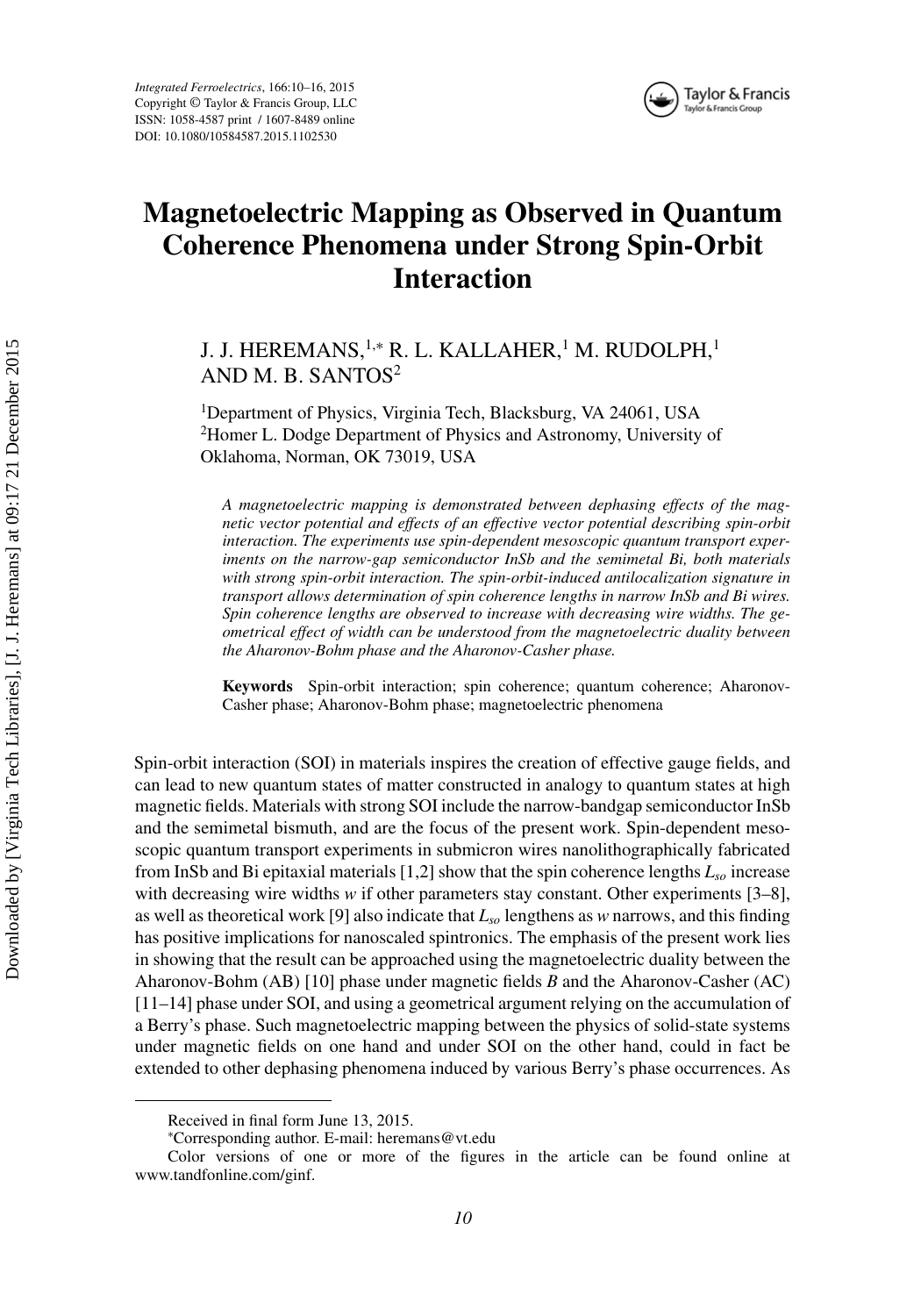

**Figure 1.** Experimental values of *Lso vs* wire width for Bi wires (red circles, left-hand scale) and InSb quantum well wires (blue stars, right-hand scale), obtained at 0.39 K. Lines are fits to a 1/width dependence.

a corollary, the lengthening of *Lso* in narrow Bi wires is consistent with Bi having surface states with strong Rashba-like SOI [2,15–17].

The method used to quantify *Lso*, together with the quantum phase coherence length  $L_{\phi}$ , is antilocalization (AL). The AL phenomenon originates in a quantum correction to the magnetoresistance resulting from electron interference on time-reversed closed trajectories in the material. As a quantum interference experiment AL can be used to measure quantum coherence lengths, including *Lso* [9,18–20], using low-temperature magnetoresistance measurements. The magnetoresistance is characterized for sets of parallel wires at low temperatures  $T \approx 0.39$  K and at low *B* applied perpendicularly to the plane of the heterostructure or thin film samples. The wires are in the quasi-one-dimensional (Q1D) regime, where  $w$ ,  $L_{so}$ ,  $L_{\phi}$  and the elastic mean-free-path  $l_e$  are all comparable. The analysis therefore uses a Q1D AL theory [1,8,21], which allows quantitative determination [19–22] of  $L_{so}$  and  $L_{\phi}$  as obtained from a fit of the experimental wire conductance  $G(B)$  to theory. Measured is the change in resistance  $R = 1/G$  under applied *B*, whereas AL theory models  $\Delta G = G(B) - G(B = 0)$ . Yet using the measured  $\Delta R = R(B) - R(0)$  and realizing that  $\Delta R/R^2 \approx -\Delta G$ , theory and experiment can be fitted.

Wires of different width were fabricated on Bi(111) (rhombohedral notation) thin films and on InSb/InAlSb heterostructures, using electron-beam lithography and wet and reactive ion etching, respectively. Bi(111) thin films were thermally evaporated from a Bi (99.999%) source onto  $SiO<sub>2</sub>$  (oxidized  $Si(001)$ ) substrate [2,23]. Bi film growth of thickness 75 nm [23], resulted in a trigonal axis perpendicular to the substrate [24], with grains of size 200–500 nm randomly oriented, such that the Bi(111) trigonal face was exposed. The films showed compensated electron and hole densities,  $\sim$  2  $\times$  10<sup>24</sup> m<sup>-3</sup> indicative of high-quality Bi (mobilities  $\sim 0.1 \text{ m}^2/\text{Vs}$ ). However, the AL measurements were dominated by the surface carriers of Bi(111) [15–17], particularly from the surface electron pocket. Wires of length  $L = 16 \mu$ m were fabricated on the Bi(111) thin films. The InSb quantum well of thickness 25 nm was contained in a  $In_{0.85}Al_{0.15}Sb/InSb/In_{0.85}Al_{0.15}Sb$  heterostructure [1] grown by molecular beam epitaxy on (001) GaAs substrates. The unpatterned heterostructure showed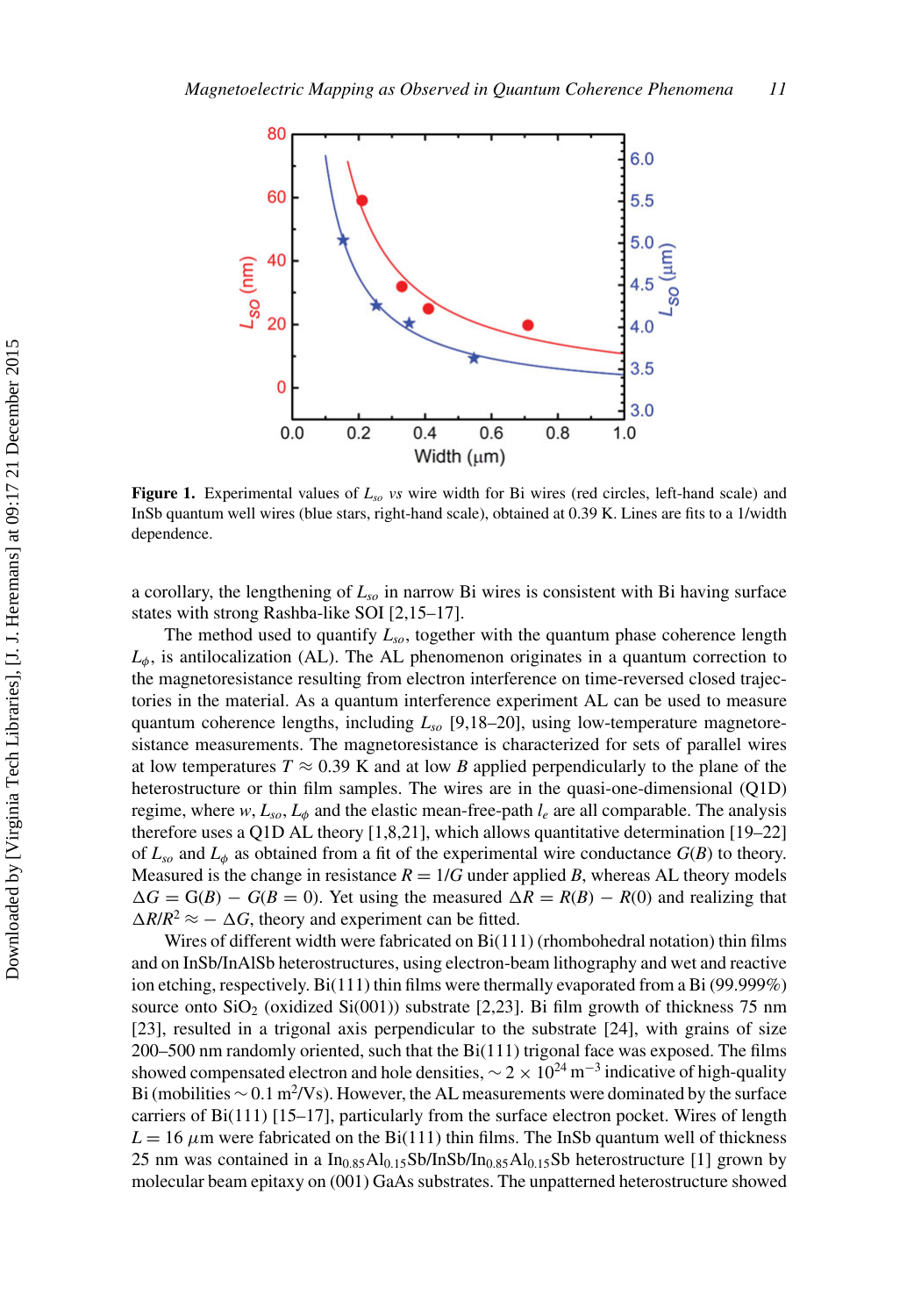

**Figure 2.** (a) Schematic representation of a closed path of a charge in magnetic field **B**, where the accumulated Aharonov-Bohm phase equals  $\pi$  if the average radius equals the magnetic length  $l_m$ . The vector potential *A* is indicated on the circumference. (b) Schematic representation of a closed path of a magnetic moment  $\mu$  in electric field  $\bm{E}$ , where the accumulated Aharonov-Casher phase equals *π* if the average radius equals the electric length  $l<sub>E</sub>$ . The AC vector potential  $A<sub>ac</sub>$  is indicated on the circumference.

at 0.39 K an areal carrier density  $5.2 \times 10^{15}$  m<sup>-2</sup> with mobility 9.7 m<sup>2</sup>/Vs. Wires of length  $L = 24 \mu$ m were fabricated on this heterostructure. Figure 1 shows data for  $L_{so}$  *vs w* for Bi and InSb wires, obtained at  $T = 0.39 \text{ K } [1,21]$ . The values for  $L_{so}$  were extracted using the method described below. Of importance in this work, *Lso* shows an approximate dependence *Lso* ∼ 1/*w* (fitted lines in Fig. 1) which will be discussed below.

The characteristic path length for accumulation of a quantum phase plays an important role in limiting the length over which a wave packet retains coherence. Experimental situations do not distinguish between dephasing due to effective or actual gauge fields, in principle a reversible process, and decoherence due to interactions with the environment, which is not reversible. The Q1D model of AL, described below, illustrates how the effects of an accumulated quantum AB phase (effect of *B* on charge *e*) or an accumulated quantum AC phase  $[11-14]$  under SOI (effect of electric field *E* on magnetic moment  $\mu$ ), add to the intrinsic decoherence phenomena described by  $L_{\phi}$ , to limit the effective phase coherence length. We will call this effective phase coherence length *Leff*.

In a system of length *L* and width *w* at  $B = 0$  and without SOI, the quantum correction (per spin channel) to the 2-dimensional conductivity  $\sigma_{2D} = (L/w)G$  depends on  $L_{eff}$  as follows [25,26]:

$$
\delta \sigma_{2D} = -\frac{1}{2} \frac{e^2}{\pi \hbar} \frac{L_{eff}}{w} \tag{1}
$$

The AB phase [10]  $\Delta \phi_{AB}$  accumulated over a closed path length,

$$
\Delta \phi_{AB} = \frac{1}{\hbar} \oint e \, A \times dl \tag{2}
$$

leads to dephasing over the time-reversed closed trajectories leading to AL, a time-reversal symmetry breaking effect. Here *A* is the magnetic vector potential associated with *B*, and the line element *dl* is to be taken over the path. A closed path of average radius  $l_m \equiv (\hbar/eB)^{1/2}$ encloses a magnetic flux  $\pi(\hbar/e)$  and a particle with charge *e* over such path will accumulate a quantum phase of  $\pi$ . A schematic geometric construction of such closed path is illustrated in Fig. 2a. The magnetic length *lm* is thus a characteristic length for AB dephasing. In the presence of perpendicular *B*, and if  $l_m < w$ , the phase coherence length  $L_{\phi}$  can be seen to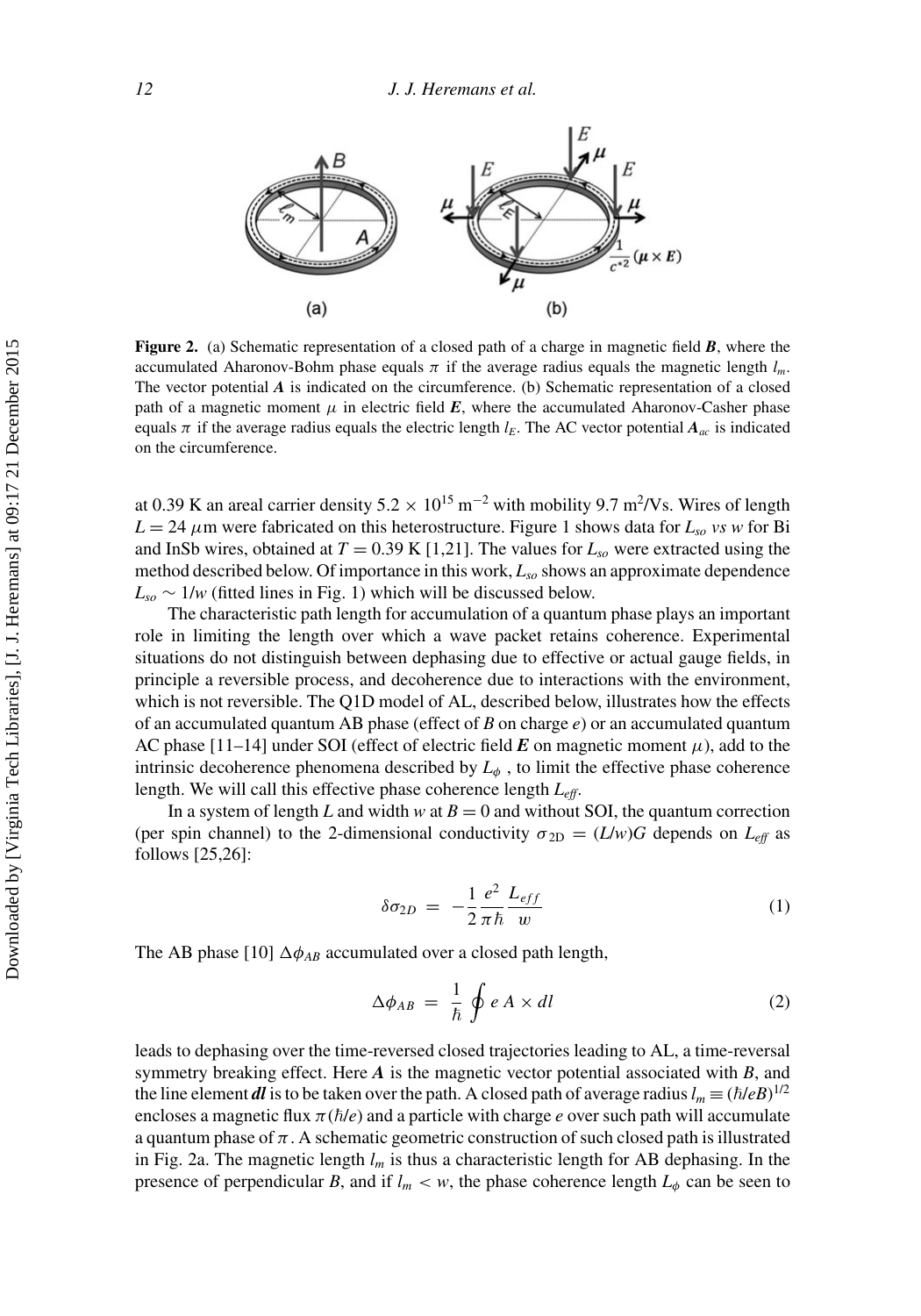be reduced to  $L_{\text{eff}} = (L_{\phi}^{-2} + l_m^{-2})^{-1/2}$ , and the *B*-dependence of the quantum correction  $\delta\sigma_{2D}(B)$  is carried by  $l_m$ . If we now introduce SOI,  $L_\phi$  is further replaced in Eq. 1 by singlet and triplet lengths [1,8,9,19,21,25,27,28] originating in pairing of the two time-reversed trajectories (Cooperons). The singlet length  $L_{0,0}$  is unaffected by SOI [1,8,21,28] and hence  $L_{0,0} = (L_{\phi}^{-2} + l_m^{-2})^{-1/2}$ , while the triplet lengths are  $L_{1,\pm 1} = (L_{\phi}^{-2} + L_{so}^{-2} + l_m^{-2})^{-1/2}$ and  $L_{1,0} = (L_{\phi}^{-2} + 2L_{so}^{-2} + l_m^{-2})^{-1/2}$ . In Eq. 1, we then have  $L_{eff} = (L_{1,1} + L_{1,-1} + L_{1,0})$  $-L_{0,0}$ ). Using (*w*/*L*)  $\delta \sigma_{2D}(B) = \delta G(B)$ , where  $\delta G(B) = G(B) - G_0$  and where  $G_0$  is the classical conductance at *B* = 0, and using  $\Delta R/R^2 \approx -\Delta G = -(G(B) - G(B = 0)) = (\delta G(B) - \delta G(B = 0))$ , the experimental data can be fitted to Eq.1 to obtain  $L_{so}$  and  $L_{\phi}$ . For a proper fit to wires of finite *L* and to take into account ballistic effects, some corrections  $[1,8,21,29,30]$  have to be applied to  $L_{\text{eff}}$  but these corrections don't alter the discussion below centered on the observation that  $\hat{L}_{so}$  increases with narrowing *w* (Fig. 1).

The increase of  $L_{so}$  in narrow wires (Fig. 1) can be understood via the use of an effective SOI vector potential, in analogy to the magnetic case. Linear Rashba-type SOI [31] resulting from a unidirectional breaking of spatial inversion symmetry can be mapped on the physics arising from an effective vector potential [32], namely  $A_{ac} = (1/c^{*2})(\mu \times$ *E*), with  $\mu$  the particle's magnetic moment, *E* the (uniform) effective or actual electric field breaking inversion symmetry and thereby resulting in SOI, and *c*<sup>∗</sup> the effective velocity of light (a bandstructure parameter, as in Ref. 33). We call *Aac* the Aharonov-Casher vector potential, and it gives rise to an AC phase  $[11-13]$   $\Delta \phi_{AC}$ , analogously to the magnetic *A* giving rise to the AB phase (Eq. 2):

$$
\Delta \phi_{AC} = \frac{1}{\hbar} \oint \frac{1}{c^{*2}} (\mu \times E) \cdot dl \tag{3}
$$

The AB and AC phase are magnetoelectric duals, with the AB phase describing the effect of *B* on charge  $e$  and the AC phase describing the effect of  $E$  on magnetic moment  $\mu$ . In analogy to Fig. 2a, Fig. 2b shows a closed path geometry where the uniform  $\bm{E}$ is perpendicular to the path as expected for heterostructures or Bi thin films, and  $\mu$  is perpendicular to both  $E$  and the path elements (the alignment for the lowest energy state). In Fig. 2b, a closed path of average radius  $l_E \equiv \hbar c^{*2}/(2E\mu)$  circumscribes  $\pi(\hbar/\mu)$  and a particle with magnetic moment  $\mu$  over such path will accumulate a quantum phase of  $\pi$ . The electric length  $l_E$  is thus a characteristic length for AC dephasing, fulfilling a role dual to  $l_m$ . Insight in the nature of  $l_E$  can be obtained by using the mapping to linear Rashba SOI. For particles of spin 1/2, we have  $\mu = 1/2$   $\mu_B$  with  $\mu_B$  the Bohr magneton. Then the Hamiltonian containing  $A_{ac}$  maps on the Hamiltonian for linear Rashba SOI [32] with Rashba parameter  $\alpha = E \bar{h}^2 e/(4m^*2 c^*)$ , where  $m^*$  is the effective mass at the band edge. The zero-*B* energy splitting under linear Rashba SOI [31] is  $\hbar\Omega = 2k_F\alpha$  (with  $k_F$ the Fermi wavevector), defining the spin precession frequency  $\Omega$  due to SOI. The spin precession length is then determined as  $L_{\Omega} = v_F/\Omega$  with  $v_F$  the Fermi velocity, and for a parabolic dispersion [9,34] we obtain  $L_{\Omega} = \hbar^2/(2 m^* \alpha)$ . Under the D'yakanov-Perel' (DP) motional narrowing spin decoherence mechanism assuming linear Rashba SOI (or linear Dresselhaus SOI) [3,9,20,34], the spin decoherence rate  $1/\tau_{so} = \Omega^2 \tau_e/2$ , with  $\tau_e$ the momentum relaxation time such that  $l_e = v_F \tau_e$ . With the two-dimensional diffusion coefficient  $D = v_F^2 \tau_e/2$ , we obtain  $L_{so} = (D \tau_{so})^{1/2} = L_{\Omega}$ . Using the expression for  $\alpha$ , we further find  $l_E \equiv \hbar c^{*2}/(2E\mu) = \hbar^2/(2 m^* \alpha) = L_{\Omega} = L_{so}$ . Hence, under DP spin decoherence and linear Rashba SOI, the electric length  $l_E$  yielding an AC phase of  $\pi$  over a closed loop, equals the spin coherence length *Lso*. This equality quantitatively confirms the dephasing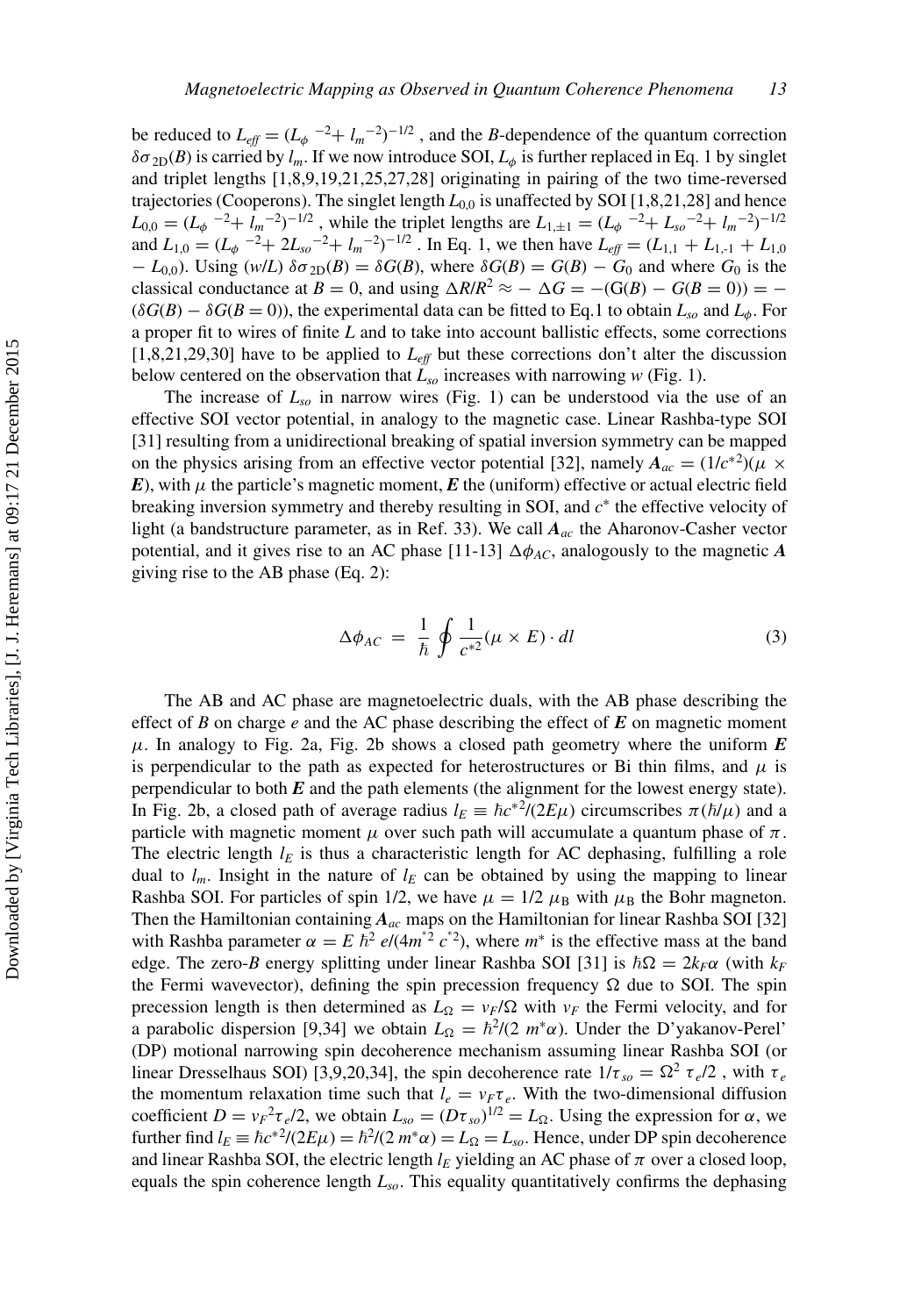

**Figure 3.** (a) Schematic representation of the geometrical constraint on magnetic flux accumulation and hence Aharonov-Bohm phase accumulation in a wire of width  $w < l_m$ . The effective magnetic length has to stretch to *lm*∗. (b) Schematic representation of the geometrical constraint on line-integral (Eq. 3) accumulation and hence Aharonov-Casher phase accumulation in a wire of width  $w < l_E$ . The effective electric length has to stretch to  $l_E^*$ .

influence of  $A_{ac}$  in analogy to the magnetic  $A$  and establishes the magnetoelectric duality between the coherence-limiting roles of  $l_m$  and  $l_E$ .

Figure 3a illustrates that if in a two-dimensional system the closed path accumulating an AB phase (Eq. 2) is constrained in a narrow wire to  $w < l_m$  along one direction, then acquiring the same AB phase will require the particle traveling over distance  $l_m^* \approx \pi l_m^2/w$ in the orthogonal direction to enclose the *same area*. The proportionality of the AB phase to the area enclosed by the path (and enclosed magnetic flux) is a consequence of Stokes' theorem and the fact that  $\mathbf{B} = \nabla \times \mathbf{A}$  (related to gauge invariance). The length  $l_m^*$  becomes the effective free length for dephasing. From this geometrical interpretation, we expect *lm*<sup>∗</sup>  $\sim l_m^2/w$  in narrow wires. A more detailed calculation [25,29] considering the modification due to boundary conditions of the Landau basis for wave functions constrained to a wire finds that  $l_m^* = 3^{1/2} l_m^2/w$ , consistent with the geometrical approach. Since  $l_m^* > l_m$ , a narrow wire will delay AB dephasing to higher *B*, or effectively lower the influence of *B* in  $L_{\text{eff}}$ . This effect is indeed observed in AL experiments [1,8].

The observation that  $L_{so}$  increases for narrowing  $w$  (Fig. 1) can now be understood via the duality between the roles of  $l_m$  and  $l_E$  and via  $l_E = L_{so}$ . Figure 3b illustrates that if a closed path, now accumulating an AC phase (Eq. 3), is constrained in a narrow wire to  $w < l_E$ , then acquiring the same AC phase will require that the particle travel over distance  $l_E^*$  along the wire, such that  $2\pi \hat{l}_E = 2w + 2\hat{l}_E^*$  to circumscribe the *same path length*. A proportionality to enclosed area or to a flux via Stokes' theorem can indeed not be achieved for the AC phase for uniform *E*. We expect  $L_{so} = l_E^* \approx \pi l_E - w$ . Thus, the geometrical interpretation of accumulated AC phase predicts that *Lso* increases for narrowing *w*, as observed experimentally. But  $L_{so} \sim 1/w$  [9] is not strictly recovered, since the AC phase is acquired over a path length rather than over an area like the AB phase. The experimental data for *Lso vs w* presented in Fig. 1 and in other literature [3-8] is at present not sufficiently precise to determine whether  $L_{so} \sim 1/w$  is in fact strictly followed, and the data is hence judged compatible with the geometrical interpretation of accumulated AC phase. Future experiments will be aimed at verifying whether an algebraic dependence  $L_{so} \approx \pi l_E - w$  forms a better fit to the data, and at verifying the prefactors. Both the data and the geometrical model however agree that in a narrow wire AC dephasing and hence equivalently spin decoherence due to SOI will be suppressed, a finding of scientific and technological value.

In conclusion, low-temperature spin coherence lengths in mesoscopic wires of the strongly spin-orbit coupled materials InSb and Bi were obtained by antilocalization measurements. It is observed that the spin coherence lengths increase as the wire widths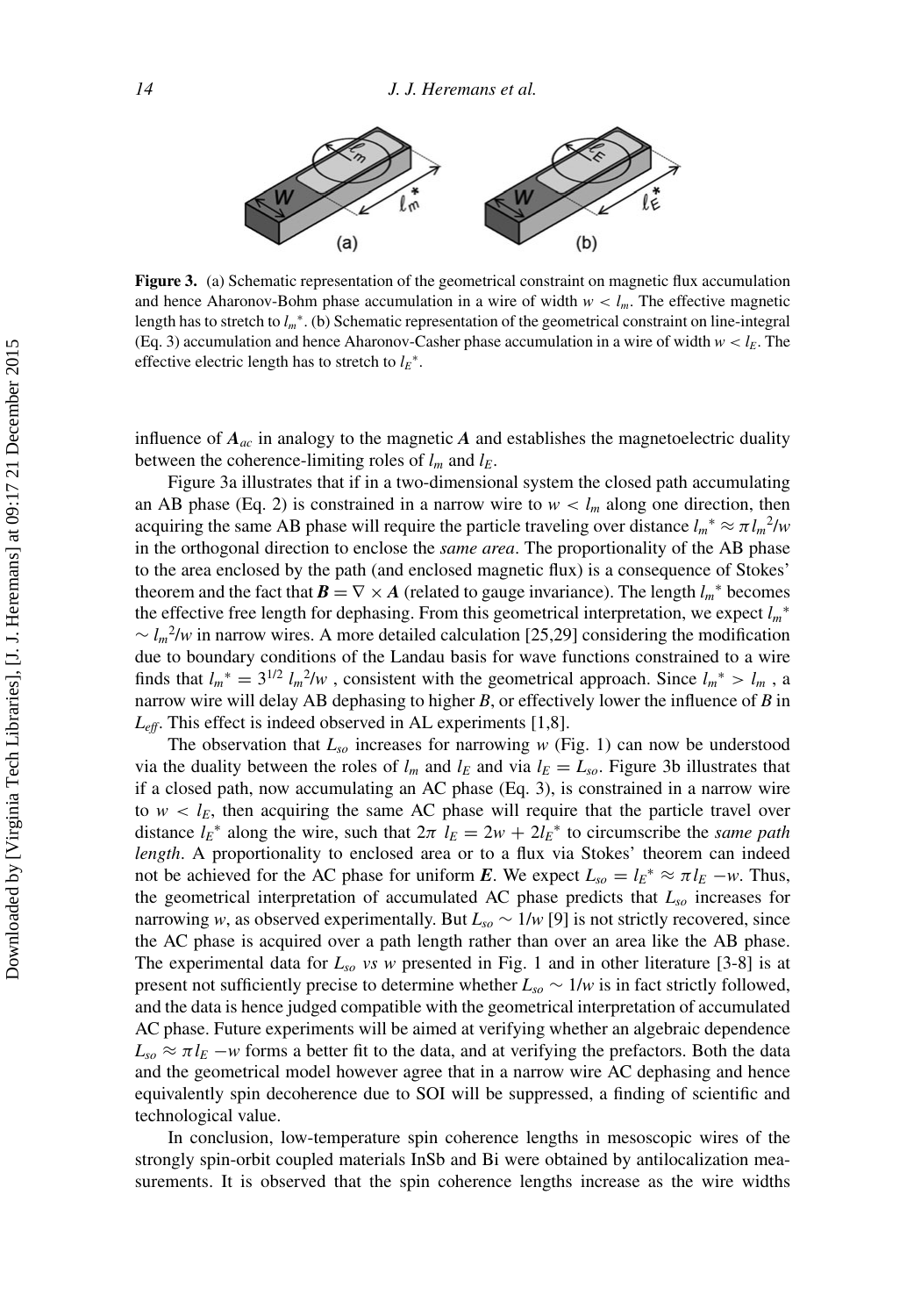decrease, consistent with the literature. The suppression of spin decoherence is validated by use of the magnetoelectric duality between the Aharonov-Bohm and Aharonov-Casher phases and by use of a geometrical approach to describe dephasing due to the accumulation of Berry's phases.

## **Funding**

The work was supported by the U.S. Department of Energy, Office of Basic Energy Sciences, Division of Materials Sciences and Engineering under award DOE DE-FG02-08ER46532 (JJH), and by the National Science Foundation under award DMR-0520550 (MBS).

## **References**

- 1. R. L. Kallaher, J. J. Heremans, N. Goel, S. J. Chung, and M. B. Santos, "Spin and phase coherence lengths in n-InSb quasi-one-dimensional wires," *Phys. Rev. B* **81**, 035335 (1–7) (2010).
- 2. M. Rudolph and J. J. Heremans, "Spin-orbit interaction and phase coherence in lithographically defined bismuth wires," *Phys. Rev. B* **83**, 205410 (1–6) (2011).
- 3. A. W. Holleitner, V. Sih, R. C. Myers, A. C. Gossard, and D. D. Awschalom, "Suppression of spin relaxation in submicron InGaAs wires," *Phys. Rev. Lett.* **97**, 036805 (1–4) (2006).
- 4. T. Schaepers, V. A. Guzenko, M. G. Pala, U. Zuelicke, M. Governale, J. Knobbe, and H. Hardtdegen, "Suppression of weak antilocalization in GaInAs/InP narrow quantum wires," *Phys. Rev. B* **74**, 081301(R) (1–4) (2006).
- 5. Y. Kunihashi, M. Kohda, and J. Nitta, "Enhancement of spin lifetime in gate-fitted InGaAs narrow wires," *Phys. Rev. Lett.* **102**, 226601 (1–4) (2009).
- 6. D. Liang, J. Du, and X. Gao, "Anisotropic magnetoconductance of a InAs nanowire: angle dependent suppression of one-dimensional weak localization," *Phys. Rev. B* **81**, 153304 (1–4) (2010).
- 7. P. Roulleau, T. Choi, S. Riedi, T. Heinzel, I. Shorubalko, T. Ihn, and K. Ensslin, "Suppression of weak antilocalization in InAs nanowires," *Phys. Rev. B* **81**, 155449 (1–4) (2010).
- 8. R. L. Kallaher, J. J. Heremans,W. V. Roy, and G. Borghs, "Spin and phase coherence lengths in InAs wires with diffusive boundary scattering," *Phys. Rev. B* **88**, 205407 (1–7) (2013).
- 9. S. Kettemann, "Dimensional control of antilocalization and spin relaxation in quantum wires," *Phys. Rev. Lett.* **98**, 176808 (1–4) (2007).
- 10. Y. Aharonov and D. Bohm, "Significance of electromagnetic potentials in quantum theory," *Phys. Rev.* **115**, 485–491 (1959).
- 11. Y. Aharonov and A. Casher, "Topological quantum effects for neutral particles," *Phys. Rev. Lett.* **53**, 319–321 (1984).
- 12. J. Anandan, "Classical and quantum interaction of the dipole," *Phys. Rev. Lett.* **85**, 1354–1357 (2000).
- 13. L. L. Xu, S. Ren, and J. J. Heremans, "Magnetoelectronics at edges in semiconductor structures: helical Aharonov-Casher edge states," *Integr. Ferroelectr.* **131**, 36–46 (2011).
- 14. H. Mathur, and D. Stone, "Quantum transport and the electronic Aharonov-Casher effect", *Phys. Rev. Lett.* **68**, 2964–2967 (1992).
- 15. P. Hofmann, "The surfaces of bismuth: Structural and electronic properties," *Prog. Surf. Sci.* **81**, 191–245 (2006).
- 16. T. Hirahara, K. Miyamoto, I. Matsuda, T. Kadono, A. Kimura, T. Nagao, G. Bihlmayer, E. V. Chulkov, S. Qiao, K. Shimada, H. Namatane, M. Taniguchi, and S. Hasegawa, "Direct observation of spin splitting in bismuth surface states," *Phys. Rev. B* **76**, 153305 (1–4) (2007).
- 17. E. V. C. Yu. M. Koroteev, G. Bihlmayer and S. Bluegel, "First-principles investigation of structural and electronic properties of ultrathin Bi films," *Phys. Rev. B* **77**, 045428 (1–7) (2008).
- 18. G. Bergmann, "Weak-localization in thin films, a time-of-flight experiment with conduction electrons," *Phys. Rep.* **107**, 1–58 (1984).